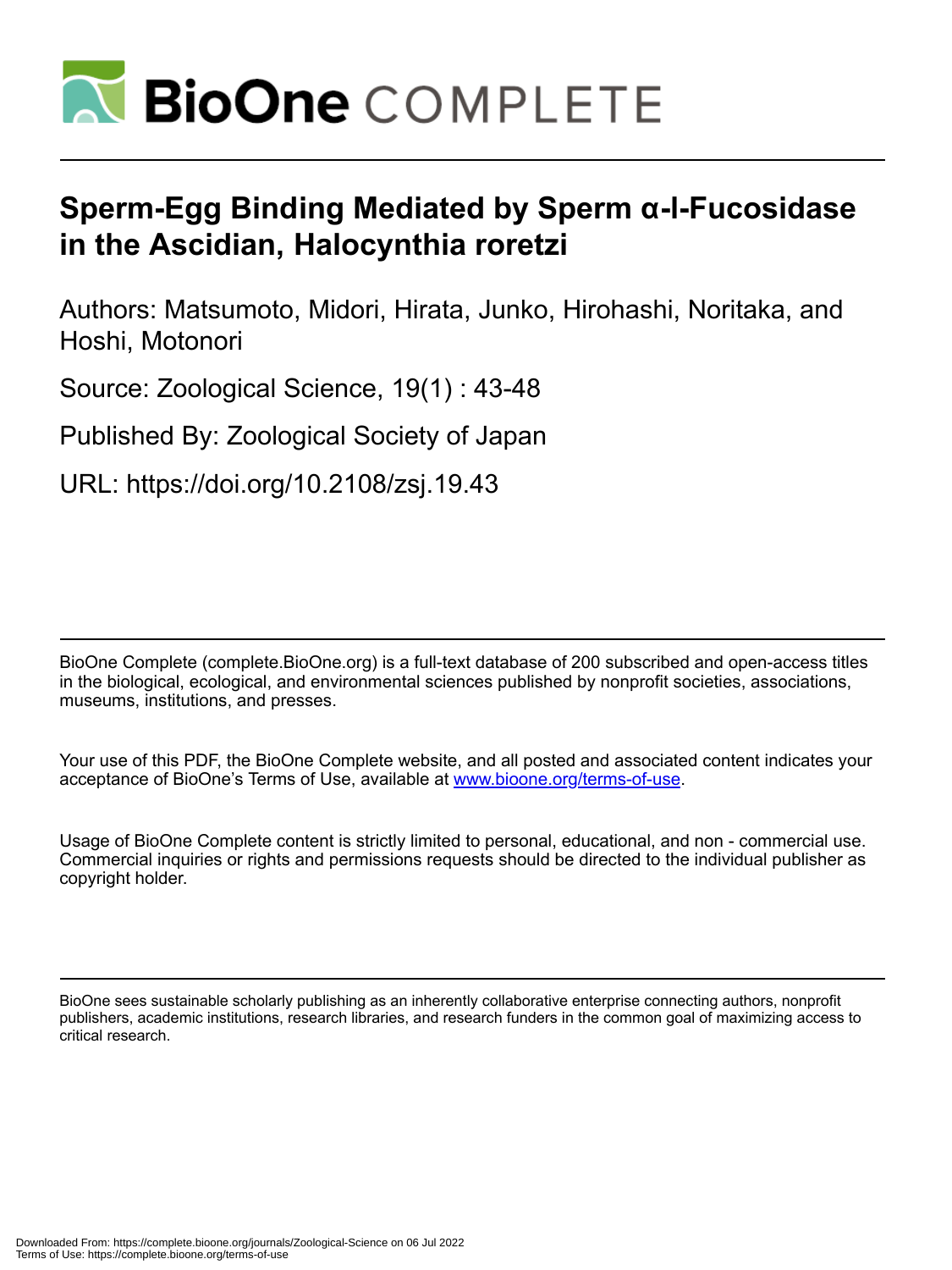# **Sperm-Egg Binding Mediated by Sperm**  α*-***L***-***Fucosidase in the Ascidian,** *Halocynthia roretzi*

Midori Matsumoto\*, Junko Hirata, Noritaka Hirohashi† and Motonori Hoshi

*Center for Life Science and Technology, Graduate School of Science and Technology, Keio University, 3-14-1, Hiyoshi Kouhoku Yokohama, 223-8522 Japan*

**ABSTRACT**—Spermatozoa bind to the vitelline coat in the ascidians and many other animals. The binding of sperm in *Halocynthia roretzi* is mediated by a sperm α*-*L*-*fucosidase and complementary*-*L*-*fucosyl residues of glycoproteins in the vitelline coat. cDNA clones for α*-*L*-*fucosidase were isolated from growing testis mRNA. It contained a 1398 bp full-length cDNA insert (HrFuc'ase) that encoded the 466 amino acid residues of *H. roretzi* sperm α*-*L*-*fucosidase. A putative signal peptide of 21 amino acid residues proceeded the sequence for the mature protein (M.W. 52.4 kDa). The coding sequence for HrFuc'ase showed 47.7% sequence identity to the human liver fucosidase sequence. The polyclonal antibody was prepared against a lacZ-HrFuc'ase fusion protein expressed in *E. coli*. The antibody crossed to a 54 kDa protein in sperm on western blotting and inhibited fertilization in a dose dependent manner. These data suggest that spermegg binding is mediated by the sperm α*-*L*-*fucosidase, HrFuc'ase in the ascidian, *H. roretzi*.

**Key words:** ascidian, fertilization, sperm-egg binding, sugar chain, fucosidase

# **INTRODUCTION**

Specific binding of spermatozoa to the egg coat is a necessary step for fertilization in various animals. Gamete recognition and adhesion are mediated by sperm surface carbohydrate-binding proteins such as lectins, glycosyltransferases and glycosidases, that have a high affinity and specificity for complex glycoconjugates in the extracellular coat of eggs (Hoshi *et al.*, 1985; Macek and Shur, 1988; Macek, *et al.*, 1991). The ligands for these receptors are specific oligosaccharide chains bound to large glycoconjugates, as in the vitelline envelop of sea urchin eggs (Ruiz-Brovo and Lennarz, 1986; Hirohashi and Lennarz, 1998), or on more conventional complex-type glycoproteins, as in the murine (Bleil and Wasserman, 1980) and porcine (Sacco *et al.*, 1989) zona pellucidae. Such specificity could result from entirely distinct classes of species-specifi gamete receptors, or rather from subtle sperm surface receptors (Shur, 1989). In the ascidian, *Ciona intestinalis,* glycoproteins of the vitelline coat have the capacity to accept sperm (DeSantis *et al.*, 1983; DeSantis, R. and Pinto M. R., 1987). Although the structures responsible for these capacities are yet to be elucidated, α*-*L*-*fucosyl residues have a key role in sperm

 $\overline{\bullet}$  Corresponding author: Tel. +81-45-566-1774; FAX. +81-45-566-1448.

E-mail: mmatsumo@chem.keio.ac.jp

† Present address: SCRIPPS Institution of Oceanography, 9500 Gilman Dr. La Jolla, CA, 92093-0202

binding (Hoshi *et al.*, 1985). Similarly, in *Halocynthia roretzi,* α*-*L*-*fucosyl residues of acidic saccharide chains in glycoproteins appear to be essential for sperm receptor activity of the vitelline coat. In *Phallucia mammillata* and several ascidian species, N-acetyl-glucosamine residues have a similar function (Honneger, 1982). In *H. roretzi,* sperm binding to the vitelline coat was blocked by synthetic fucosidase substrates (p-nitrophenyl or 4-methylumbelliferyl  $\alpha$  and  $\beta$  fucosides) which presumably acted as competitive fucosidase inhibitors for physiological substrates and /or ligands. (Hirohashi and Hoshi, 1993). α*-*L*-*Fucosidase activity in *C. intestinalis* and *H. roretzi* sperm has an optimal pH at 4.0. The spermatozoa bound to the vitelline coat in normal sea water (pH 8.2) detached when they were in acidic seawater (pH 4.0). In addition, a fucosylamine affinity column adsorbed α*-*L*-*fucosidase in the sperm extract appreciably in normal sea water at pH 8.2, though than at pH 4.0. From these data, it was suggested that the enzyme was able to form a complex with substrates, like lectins, in normal sea water (Hoshi *et al.*, 1985; Hirohashi and Hoshi, 1993).

The lysosamal α*-*L*-*fucosidase [EC.3.2.1.51] is responsible for hydrolysing the  $\alpha$ -1, 6-linked fucose joined to the reducing-end N-acetyl glucosamine of the carbohydrate moieties. The mature enzyme from rat liver has a subunit of approximately 55 kDa and exists as tetramer in the native state (Opheim D.J. and Touster O., 1977). cDNA sequence information for the enzyme is available in human, rat and *Dictiosterium* (Ficher and Aronson, 1989; White *et al.*, 1985,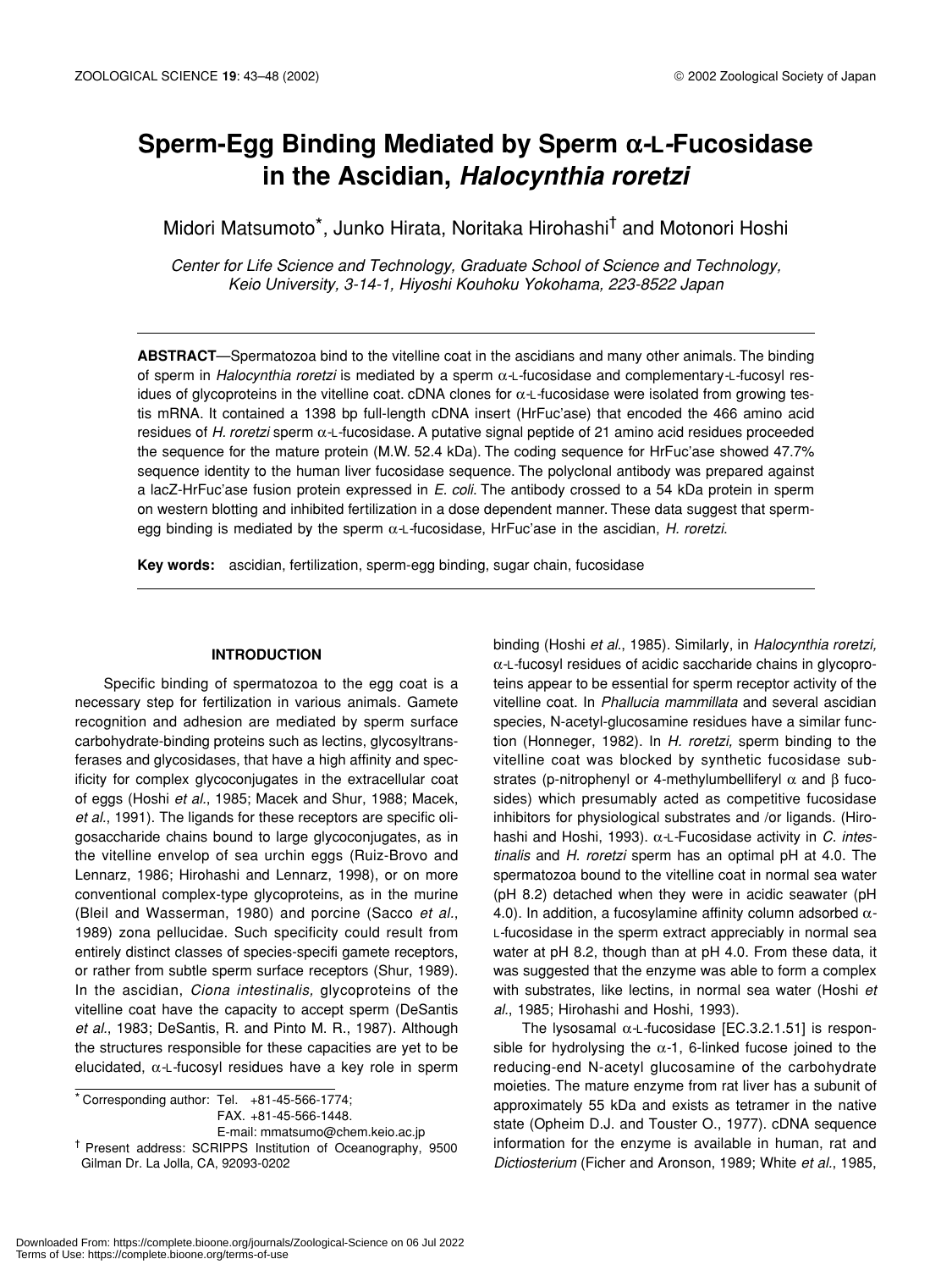Muller-Taubenbergrt *et al.*, 1989) and it is known that the gene contains one α*-*L*-*fucosidase motif composed of 12 amino acids.

Here, we report the sequence for *H. roretzi* sperm α-Lfucosidase gene (HrFuc'ase) cloned by using sequence information obtained for the three  $\alpha$ -L-fucosidases (Ficher and Aronson, 1989; White *et al.,* 1985; Muller-Taubenbergrt *et al.*, 1989).

# **MATERIALS AND METHODS**

#### **Materials**

Ascidians, *Halocynthia roretzi,* were collected from the Gulf of Onagawa, Japan.

Restriction enzymes and modified enzymes were obtained from Takara and Toyobo.

#### **Isolation of HrFuc'ase cDNA**

Total RNA was prepared from growing testes by the AGPC (acid guanidine phenol chloroform) method (Sambrook *et al.*, 1989) and poly(A)-rich RNA was purified with oligoTex beads (Roche Japan). First-strand cDNA synthesis was performed at 37°C for 1 h using Superscript II (GIBCO-BRL) with a random hexamer (Takara). The degenerate primers deduced from conserved region in α*-*L*-*fucosidase of *Dictiosterium*, rat and human were sense primer F1 (5'-GGNGCNAARTAYGTNGTNYTNAC-3' ) and antisense primer F2 (5'-CCCCANCKRTCATTNACNAYNAC-3') (Ficher and Aronson, 1989, White *et al.,* 1985, Muller-Taubenbergrt *et al.*, 1989). The PCR conditions were 30 cycles of 94°C for 30 sec., 48°C for 30 sec., 74°C for 30 sec.

The full-length of HrFuc'ase was amplified with the design of 5' RACE (Rapid amplification of 5'-cDNA ends) and 3'RACE (Rapid Amplification of 3'-cDNA Ends) primers, as well as appropriate nested primers. The primers were: 5'RACE primer; 5'-TGTCGACT-GCGTTCCAGTTC-3', 5' nested primer, 5'-CAATTAGTAAATCCT-TCGTGA-3'. On 3'RACE,  $poly(A)^+$  RNA was made from growing testes and used to synthesize single strand cDNA with the dT17adaptor primer, 5'GACTCGAGTCGACATCGAT173'. The synthesis of the second strand and the further PCR reactions were carried out with the adapter primer; 5'GACTCGAGTCGACATCGA3' and 3'RACE primer F3; 5'GATTACTTCAGTTCTCGTGC-3', 3'RACE nested primer F4; 5'GCTTGGTTATACAATGATAGC-3'. On 5'RACE, poly (A)<sup>+</sup> RNA was made from growing testes and used to synthesize single strand cDNA with the 5'RACE primer; F5 (5'CAATTAGTAAATCCTTCGTGA-3'). This cDNA was then used as a template in a PCR reaction using the 5'primer homopolymeric dA tails added to the 3'end of the ss-cDNA using terminal deoxyribonucleotide transferase at 37°C, for 30 min. The synthesis of the second strand and additional PCR experiments were carried out with the dT17-adapter primer, the adapter primer and F5.

#### **DNA sequencing**

The PCR products were cloned into pGEM-T vector (Promega) and sequenced with M13 forward and reverse primers using SequiTherm DNA Polymerase (Epicentre Technologies) and the automated DNA sequencer, LICOR model 4000L (ALOKA). The internal sequence was obtained by nested deletion using a Takara deletion Kit.

#### **Southern Hybridization**

Genomic DNA prepared from *H. roretzi* muscle using standard procedures was digested for 6 hr with restriction enzymes (*Eco*RI*, Bam*HI and *Sal*I) and then loaded into 0.6% agarose gel and electrophoresed. Southern hybridization was carried out using a 450 bp PCR fragment with F1 and F2.

#### **Preparation of fusion protein of HrFuc'ase and Antibody preparation**

The 330 bp fragment consisting of 152 to 262 amino acid of HrFuc'ase was subcloned in frame into pUR292 expression vector (Rüter and Muller-Hill, 1983) with the correct orientation. *E. coli* F"11recA expressing β-galactosidase (β-gal) fusion protein after IPTG induction was solubilized in SDS-PAGE lysis buffer and extracts were electrophoresed on 5% SDS-PAGE (Laemmli, 1970). After staining with Coomasie Brilliant Blue (CBB; Sigma, St. Louis, MO), a high molecular weight fusion protein was cut from the gels and eluted electrophoretically. Eluted samples were dialyzed against distilled water and freeze dried.

Purified protein was emulsified in Freund's complete adjuvant (Difco, Detroit, MI), and injected subcutaneously into rabbits following a four-fold booster injection of the purified protein in Freund's incomplete adjuvant. The antiserum was characterized by Western blots of the fusion protein.

#### **Preparation of sperm protein**

Dry sperm was diluted with sonication buffer containing 10 mM citrate buffer (pH 4.5) and 10 mM NaCl. The sperm suspension was subjected to sonication for 2 min. The resultant suspension was centrifuged at 15,000 g for 20 min and then 100,000 g for 60 min, and the supernatant was collected.

#### **Western blotting**

After SDS-PAGE, the gels were stained with CBB to visualize separated proteins. For immunochemical detection of antigens, proteins were electrophoretically transferred using a semi-dry blotting system to Immobilon-P (Millipore Corp. Bedford, MA) PVDF membrane (Towbin *et al.*, 1979). Blotted membranes were blocked for 2 hr in Tris-buffered saline (TBS, pH 7.2) containting 5% nonfat dry milk (Difco, Detroit, MI), and incubated overnight with the antiserum at 1/1,000 dilution. After rinsing with TBS containing 0.5% Tween 20, the blots were incubated for 1 hr with an Avidin-Biotin-Complex (ABC) conjugated goat anti-rabbit antibody (Vector Laboratories) at 1/2,000 dilution and positive reactions were detected with Konica Immunostaining HRP-1000 (Konica, Tokyo).

#### **Fertilization assay**

Aliquots of sperm suspension (10 $^6$  cells/100  $\mu$ l) were incubated with antiserum against HrFuc'ase or preimmune serum for 15 min at room temperature. Various dilutions of antiserum and sperm were examined. Then, approximately 100 unfertilized eggs were added and incubated for another 10 min. For inactivation of the sperm, a final concentration of 0.04% SDS was added, incubated for 10 min and washed with sea water. After 1 hr incubation, fertilized eggs were scored.

#### **RESULTS**

# **Identification and sequence of the ascidian**  α**-L-fucosidase cDNA clone**

Using one pair of degenerate primers encoding the conserved region of the fucosidase domain [GAKYVVLT and VVVNDRW] (Ficher and Aronson, 1989; White *et al.* 1985; Muller-Taubenbergrt *et al.* 1989), a 450 bp fragment of the ascidian fucosidase homologue, named HrFuc'ase, was isolated with RT-PCR. 5'RACE was used to obtain the 5' portion of the encoding region, and 3'RACE was used to obtain the 3' portion of the encoding. The entire coding sequence based on the 5' fragments obtained with RT-PCR with the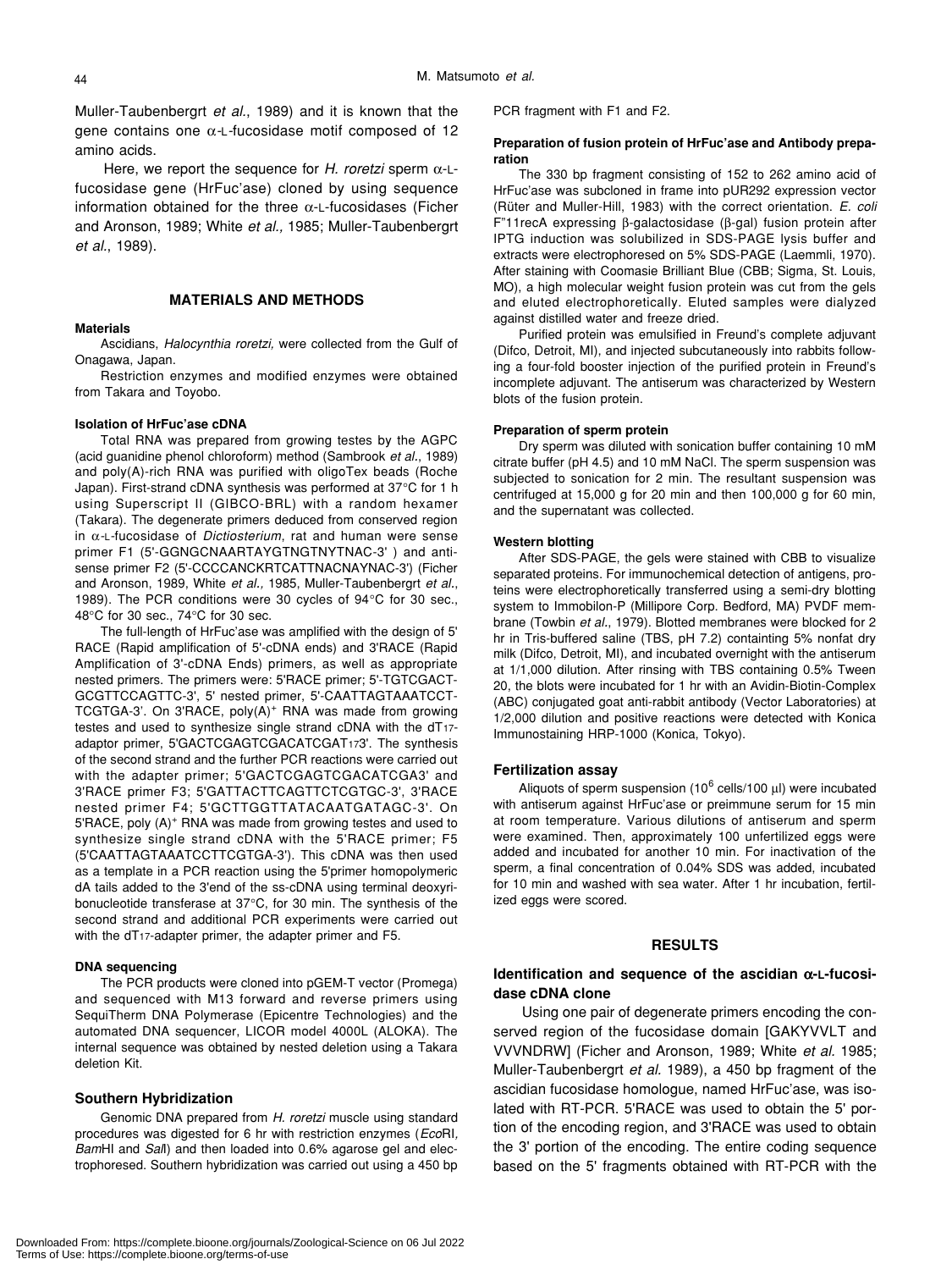| H.roretzi<br>human |                          |  | MLRTDTRDRSSTTWESQDTVKAELYKDNPKKYSPTWESLDTRPLPPWYDEAKFGIF<br>MRSRPAGPALLLLLLLFLGAAESVRRAQP*RR*T*D*P***S****A*F*******V*                                                                                                                                                                                               |
|--------------------|--------------------------|--|----------------------------------------------------------------------------------------------------------------------------------------------------------------------------------------------------------------------------------------------------------------------------------------------------------------------|
| rat                |                          |  | MWDLKSEWWAVGFGLLLLLAASAQAGGLA*HH*T*D*P***S****R*F******L*                                                                                                                                                                                                                                                            |
| Dictiosterium      |                          |  | MKMIIIFFILLI*NLIKSQQ*G***DQINS****G***DV*****                                                                                                                                                                                                                                                                        |
|                    |                          |  | MHWGVFSVPSYV----DEWFWWYWK--GDNPNKKVVEYMKKNYPPDFTYSDFAASFKAEL<br>I********AWG----S*****H*Q--*EGRPQYQRF-*RD****G*S*A**GPQ*T*RF<br>V****Y***AWG----S*****H*Q--*EQSSAYVRF-**E****G*S*A***PQ*T*RF<br>I*F*IY***AFANGGYA**Y**TLKNPSSDGGATQRY-HE*EFGAN***Q**VSR*DCR*                                                         |
|                    |                          |  | YDPNYWADLF-NYGAKYVVFTSKHHEGFTNWGSKYSWNWNAVDIGPKRDLVGDLERAIRN<br>FH*EE*****QAA******L*T*********P*PV*****SK*V**H******E*GT*L*K<br>FH*EE*****QAA******L*A*********P*AV*****SK*V**H*****E*GA*V*K<br>FDA*E**SIIEKS******L*******Y*L*N*EQ*****SVET**GI*I**E*TKSVK*                                                        |
|                    |                          |  | RTDLRFGLYHSLFEWFNPLFLRDQANNY--TTFDFLDTKTMPELYEIVNKYKLDIVWSDG<br>*-NI*Y******L***H**Y*L*KK*GFK--*QHFVSA*******DL**S**P*******<br>*-NI*Y***********H**Y*L*KK*GLK--*QHFVS********DL**R**P*LI****<br>M-G*HM*************Y*A*AETGKNP**QVYV*EIL*KQ*KD**TT*EPELI*A**                                                        |
|                    |                          |  | DIGSSDYFSSRAPEFIAWLYNDSPVKDHVVVNDRWGTKIRCHHGDFRDCNDRFTPSKLOT<br>EWECP*TYWN-STN*LS**********E********QNSS****GYYN*E*K*K*QS*PD<br>EWECP*SYWN-ST**L*****E*****Q********QNCS*R**GYYN*E*KYR*ES*PD<br>*WMQLSNYWK ST**LS***TN*S***T*I******SEC*DKN*GFYTGA*H*N <mark>*</mark> Y* <mark>*</mark> *S<br>$\alpha$ -L-Fucosidase |
|                    | motif                    |  | HKWENCMTIDKYSWGFRREANIGDYLTTKELLQTLVKTIAYGGNLLMNIGPKADGTIAPI<br>****M*ICS***F***Y**DMALS*VTEES*IISE**Q*VSL***Y*L****TK**L*V**<br>****M*TSV**A***Y**DMSMSTIVDEN*IIEE**Q**SL***Y*L****NK**V*V**<br>* <u>***</u> **&**G_**Y*YDEYEQAT**QNAT**IID**T*V*C***F*LDV**D*Q*T*PNN                                               |
|                    |                          |  | FQERLKEIGSWLKVNGEAVYSSSVNKKAQKDTTNPEVYYTVKGSNIYAFLLKWPMDNIIR<br>*****LAV*K**SI****I*A*K-PWRV*WEKNTTS*W**S***AV**IF*H**ENGVLN<br>*****LAV*K**QI****I*A*K-PWRV*SERNKTV*W**T*D*AV**TF*H**EDGVVN<br>MVD**L***N**SI*S*SI*G**-PWRV*NMTFNIWYTTNTTNG*V***VFEL*DDGVLI                                                         |
|                    |                          |  | LGVPKPKSPASKVNMLGVEKSL-----EWKYEKLHGLEIPLPRMHPQQMPCQWIWVLRMT<br>*ES*ITT*TT-KIT***IQGD*-----K*STDPDK**F*S**QLP*SAV*AEFA*TIKL*<br>*QS*KMT*AT-KIT***M*GE*-----H*TQDPLE*VL*T**QLP*GTF*VESA*T*KL*<br>*SD*IGNNKT-EATL**LKGEKGVEVSLPIESTKP*ITLNI*MVA**DY*-PYVY*F*L*                                                         |
|                    | <b>DFY</b><br><b>GVK</b> |  |                                                                                                                                                                                                                                                                                                                      |

KVN  $*vE$ 

**Fig. 1** Alignment of amino acid sequences of fucosidase homologue of human, rat and *Dictiosterium*. Amino acid identities for representative genes are compared with HrFuc'ase. The signal sequences are indicated with italics and the fucosidase motif is shown boxed.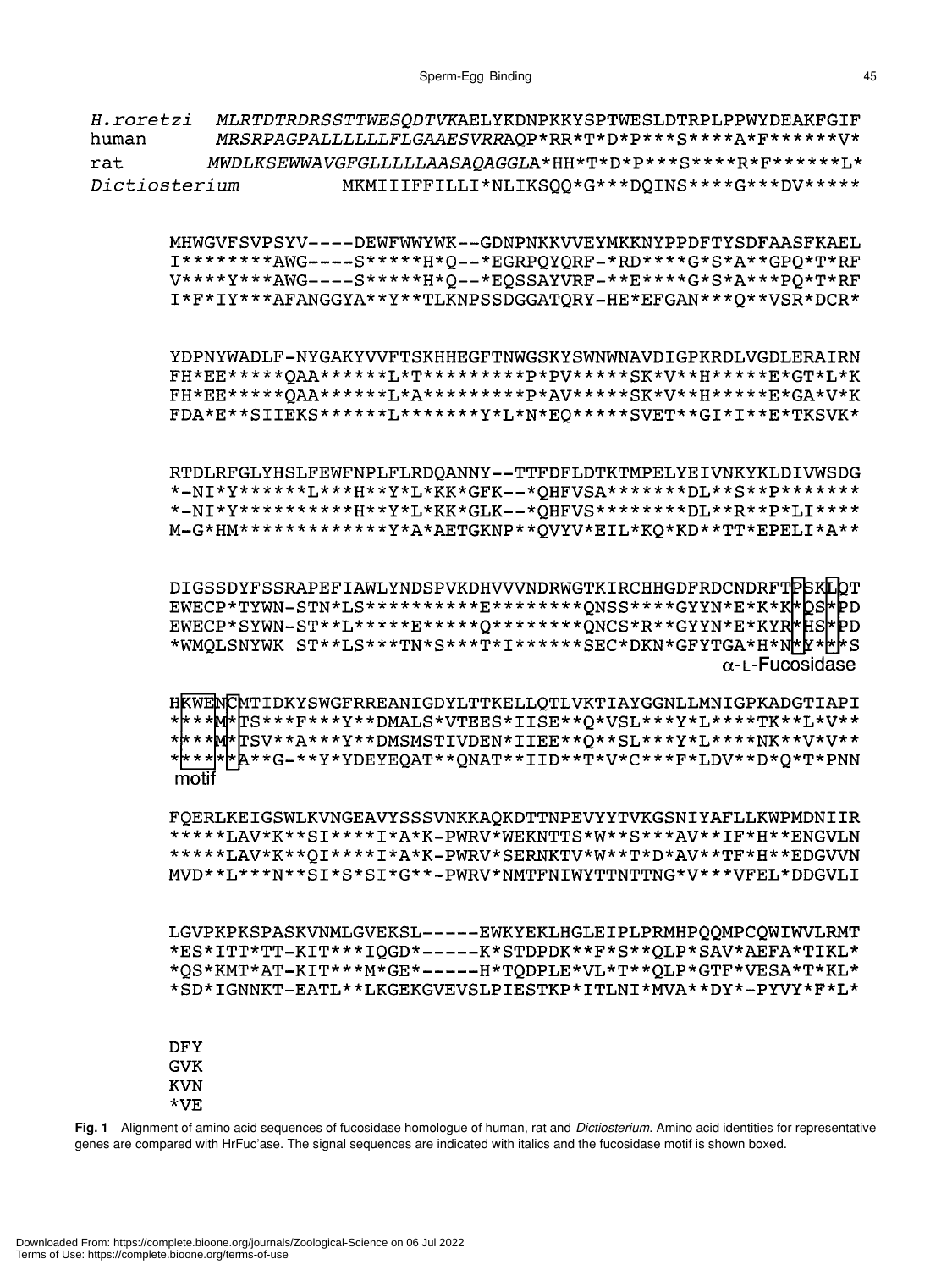conserved fucosidase domain of 150 amino acids, 5'RACE and 3'RACE suggested a protein of 466 amino acids. This open reading frame has three putative initiation codons, but we have assigned the initiation codon to the ATG at nucleotide position 261, because the 21-amino acid sequence following this ATG possessed the features characteristic of signal sequences and this ATG was flanked by sequences that fit Kozak's criteria for translation initiation codon (Kozak, 1981). The initiation was followed by an open reading frame of 1398 bp. An inframe stop codon occurred at nucleotide position 1659 and the 3'-untranslated region composed of 377 bp included polyadenylation sites (AATAAA). The deduced amino acid sequences suggested that cleavage of the signal peptide would yield a protein of 445 amino acid with a calculated molecular weight of 52.4 kDa. This signal peptide-like sequence was a typical of the membrane-spanning domain of many membrane proteins. The protein contained one α*-*L*-*fucosidase motif composed of 12 amino acids at residues 283-294. The α*-*L*-*fucosidase clone was named as HrFuc'ase.

To confirm that the cloned HrFuc'ase can bind to the fucose residue, the molecular modeling was performed using with Quanta/Charmm force files and the Protein Data Base (data not shown). The molecular model shows that it has a putative space for interaction of fucose residue thus HrFuc'ase may bind a fucose residue.

#### **Sequence analysis of H. roretzi**  α**-L-fucosidase**

Fig. 1 shows a comparison of the amino acid sequence of HrFuc'ase with other α*-*L*-*fucosidases. HrFuc'ase shows amino acid identities related to the human (47.7%), rat (47.4%) and *Dictiosterium* (37.6%) with fucosidase of motifs (Ficher and Aronson, 1989; White *et al.* 1985; Muller-Taubenbergrt *et al.* 1989). The sequence PSKLQTHK-WENC at residues 283–294, corresponded to the consensus sequence of the α*-*L*-*fucosidase, PXXLXXXKWEXC.

To confirm the existence of the HrFuc'ase in the ascidian genome, southern blot analysis of the ascidian genomic DNA was performed. Hybridization with HrFuc'ase cDNA gave single bands for DNA digested with *Eco*RI, *Bam*HI and *Sal*I (data not shown), suggesting that HrFuc'ase is encoded by a single gene in the ascidian genome.

# **Identification of HrFuc'ase on western-blots with polyclonal antibody**

To identify the gene product encoded by the HrFuc'ase cDNA, the antiserum was directed against a fusion protein. The resulting antiserum was used for the Western blot analyses of proteins extracted from mature sperm (Fig. 2). The antibody crossed with the 54 kDa band strongly and the 37 kDa band weakly. The molecular size of the band which crossed strongly with the antiserum was most similar to the molecular weight of 52.4 kDa calculated from this cDNA clone. The HrFuc'ase protein was contained more in the preparation of 100,000  $\times$  g supernatant than in 15,000  $\times$  g supernatant (Fig. 2, lane 1 and lane 2).



**Fig. 2** Detection of HrFuc'ase protein in sperm using HrFuc'ase polyclonal antibody. The CBB staining (lanes 1 and 2) and the Western blot with HrFuc'ase polyclonal antibody (lanes 3 and 4) of SDS-PAGE of sperm membrane are shown. Loaded samples: 15,000 g sup (lanes 1 and 3), 100,000 g sup (lanes 2 and 4).

# **Inhibition of fertilization with HrFuc'ase antiserum**

To elucidate the function of HrFuc'ase further, the effect of HrFuc'ase antserum upon fertilization was examined (Fig. 3). Fertilization was inhibited by HrFuc'ase antibody in a dose-dependent manner.



**Fig. 3** Inhibition of HrFuc'ase polyclonal antibody on fertilization. Panel shows the effect of the antibody concentration. Control experiments are shown with and the experiments with HrFuc'ase polyclonal antibody are shown with .

# **DISCUSSION**

Previous studies on egg-sperm binding in the ascidians, *Ciona* and *Phallusida*, employed synthetic substrates for glycosidases (Hoshi *et al.* 1985). It was shown that sperm binding was blocked by the substrate for enzyme p-nitrophe-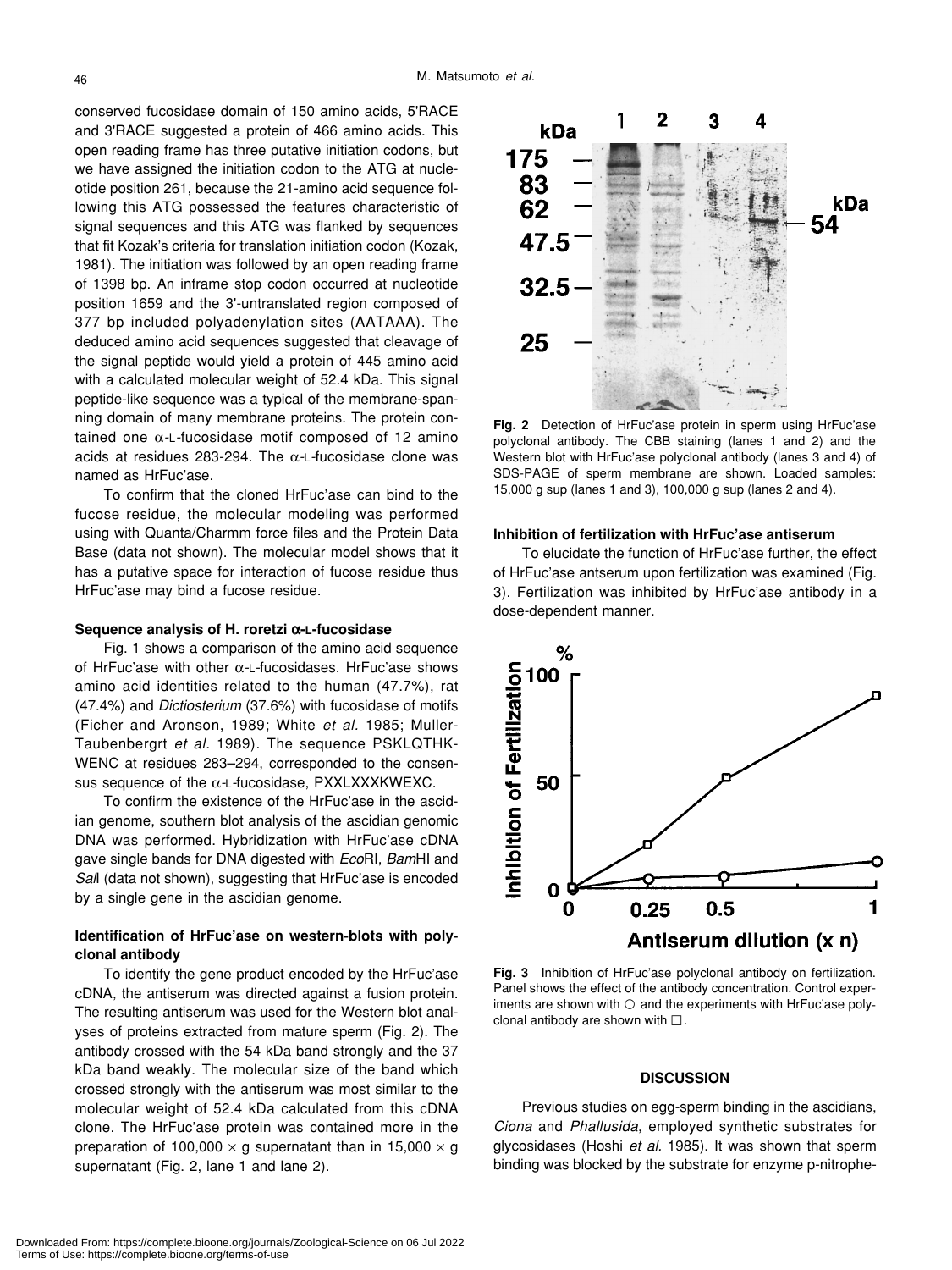nyl or 4-methylumbelliferyl α-L-fucoside and their β-anomers that act as competitive inhibitors. The spermatozoa bound to the vitelline coat in normal sea water (pH 8.2) detached after incubation at pH 4.0. Because the fucosylamine affinity column adsorbed the activity of  $\alpha$ -L-fucoside in the sperm extract appreciably in normal sea water at pH 8.2, though to a lesser extent than pH 4.0, it was suggested that the enzyme was able to form a complex with substrates, like a lectin, in normal seawater.

Here, we have isolated one fucosidase cDNA, HrFuc'ase from *H. roretzi* testes as a candidate for eggbinding protein. If fucosidase is an egg binding protein, it should exist on the sperm plasma membrane and must have a signal sequence to the relrease to the external lamela of the plasma membrane. The cloned HrFuc'ase fulfils these requirements. The sequence PSKLQTHKWENC at residues 283–294, corresponds to the consensus sequence PXX-LXXXKWEXC, known as the α*-*L*-*fucosidase motif. Molecular modeling of HrFuc'ase with Quanta/Charmm force files and the Protein Data Base, suggest a space for interaction with fucose residue in the enzyme. The 3D structure model of HrFuc'ase showed that it could bind to the fucose residue and it could act as egg binding protein in normal seawater.

 The dose-dependent inhibition of fertilization by antiserum prepared against β-galactosidase-HrFuc'ase fusion protein suggests the presence of the enzyme in the outer surface of sperm and its crucial role for fertilization, presumably for specific-binding to the vitelline envelop. And we showed also that antiserum against HrFuc'ase fusion protein, reacted with the 54 kDa protein of *H. roretzi* sperm by Western blot analysis. The molecular size is very close to the estimated MW of HrFuc'ase polypeptide (52.4 kDa). HrFuc'ase protein was contained in the preparation of 100,000 g supernatant and more than 15,000 g supernatant. This showed that HrFuc'ase protein was not stored in lysosomes or any organelles. Threfore, HrFuc'ase might attach to the sperm membrane weakly.

It is reported that, besides  $\alpha$ -L-fucosidase, trypsin-like protease, acrosin and spermosin, and 20S proteasome plays an important role in the sperm binding to the vitelline envelop in *H. roretzi* (Hoshi *et al.*, 1981; Sawada *et al.,* 1983; Takizawa *et al.,* 1993; Sawada *et al.,* 1993). Thus, sperm binding to the vitelline coat in *H. roretzi* seems to be mediated by two systems, though nothing known about the relation of the two systems.

Taking the data presented in this paper and our previous findings into account, it is concluded that the cloned HeFuc'ase is the gene for  $\alpha$ -L-fucosidase that mediates sperm-binding to the vitelline coat in *H. roretzi*.

#### **ACKNOWLEDGMENTS**

We thank the directors and staff of Onagawa Marine Research Station, Tohoku University, for help in collecting ascidian. We appreciate Dr. H. Moriyama, SPring 8, for facilitating molecular modeling.

This work is supported by grants (06839014, 09680720) from the Ministry of Education, Science and Culture, Japan.

# **REFERENCES**

- Asano M, Furukawa K, Kido M, Matsumoto S, Umesaki Y, Kochibe N, Iwakura Y (1997) Growth retardation and early death of β-1,4-galactosyltransferase knockout mice with augmented proliferation and abnormal differentiation of epithelial cells. EMBO J 16: 1850–1857
- Bleil JD, Wasserman PM(1980) Mammarian sperm-egg intraction: Identifiication of a glycoprotein in mouse egg zonae pellucidae possessing receptor activity for sperm. Cell 20: 873–882
- DeSantis R, Pinto MR, Coteli F, Rosati F, Monroy A, D'Alessio G (1983) A fucosyl glycoprotein component with sperm receptor and sperm-activating activities from the vitelline coat of *Ciona intestinalis* eggs. Exp Cell Res 148: 508–513
- DeSantis R, Pinto MR (1987) Isolation and partial characterization of a glycoprotein complex with sperm receptor activity from *Ciona intestinalis* ovary. Dev Growth Differ 29: 617–625
- Hirohashi N, Hoshi M (1993) Sperm-vitelline coat interaction of the ascidian *Halocynthia roretzi.* J Reprod Dev 39(suppl): 123
- Hirohashi N, Lennarz WJ (1998) The 350-kDa sea urchin egg receptor for sperm is localized in the Vitelline layer. Dev Biol 204: 305–315
- Honneger TG (1982) Effect of fertilization and localized binding of lectins in the ascidian, *Phallusia mammillata*. Exp Cell Res 138: 446–451
- Hoshi M, Numakunai T, Sawada H (1981) Evidence for participation of sperm proteinases in fertilization of the solitary ascidian, *Halocynthia roretzi*: effects of protease inhibitors. Dev Biol 1981: 117–121
- Hoshi M, DeSantis R, Pinto MR, Catelli F, Rosati E, Monroy A (1985) Sperm glycosidases as mediator's of sperm-egg binding with ascidian. Zool Sci 2: 65–69
- Kozak M (1981) Possible role of flanking nucleotides in recognition of the AUG initiator codon by eukaryotic ribosomes. Nucleic Acids Res 9: 5233–5262
- Laemmli UK (1970) Cleavage of structural proteins during the assembly of the head of bacteriophage T4. Nature 227: 680– 685.
- Lu Q, Hasty P, Shur BD (1997) Targeted mutation in β-1,4-galactosyltransferase leads to pituitary insufficiency and neonatal lethality. Dev Biol 181: 257–267
- Macek MB, Shur BD (1988) Protein-carbohydrate complementarity in mammalian gamete recognition. Gamete Res 29: 93–109
- Macek MB, Lopez LC, Shur BD (1991) Aggregation of β-1,4-galactosyltransferase on mouse sperm Induces the acrosome reaction. Dev Biol 147: 4400–4444
- Muller-Taubenberger A, Westphal M, Noegel A, Gerisch GM (1989) A developmentally regulated gene product from Dictyostelium discoideum shows high homology to human alpha-L-fucosidase. FEBS Lett 246: 185–192
- Opheim DJ, Touster O (1977) The purification and characterization of rat liver lysosomalalpha-L-fucosidase. J Biol Chem 252: 739– 743
- Ruiz-Brovo, N and Lennarz, WJ (1986) Isolation and characterization of proteolyric fragments of the sea urchin sperm receptor that retain species specificity. Dev Biol 118: 202–208
- Sacco AG, Yurewicz EC, Subramanian MG, Matzat PD (1989) Porcine zona pellucida: Association of sperm receptor activity with the  $\alpha$ -glycoprotein component of the Mr=55,000 family. Biol Reprod 41: 523–532
- Saitoh Y, Sawada H, Yokoswa H (1993) High-molecular-weight protease complexes (proteasomes) of sperm of the ascidian, *Halocynthia roretzi*: isolation, characterization, and physiological